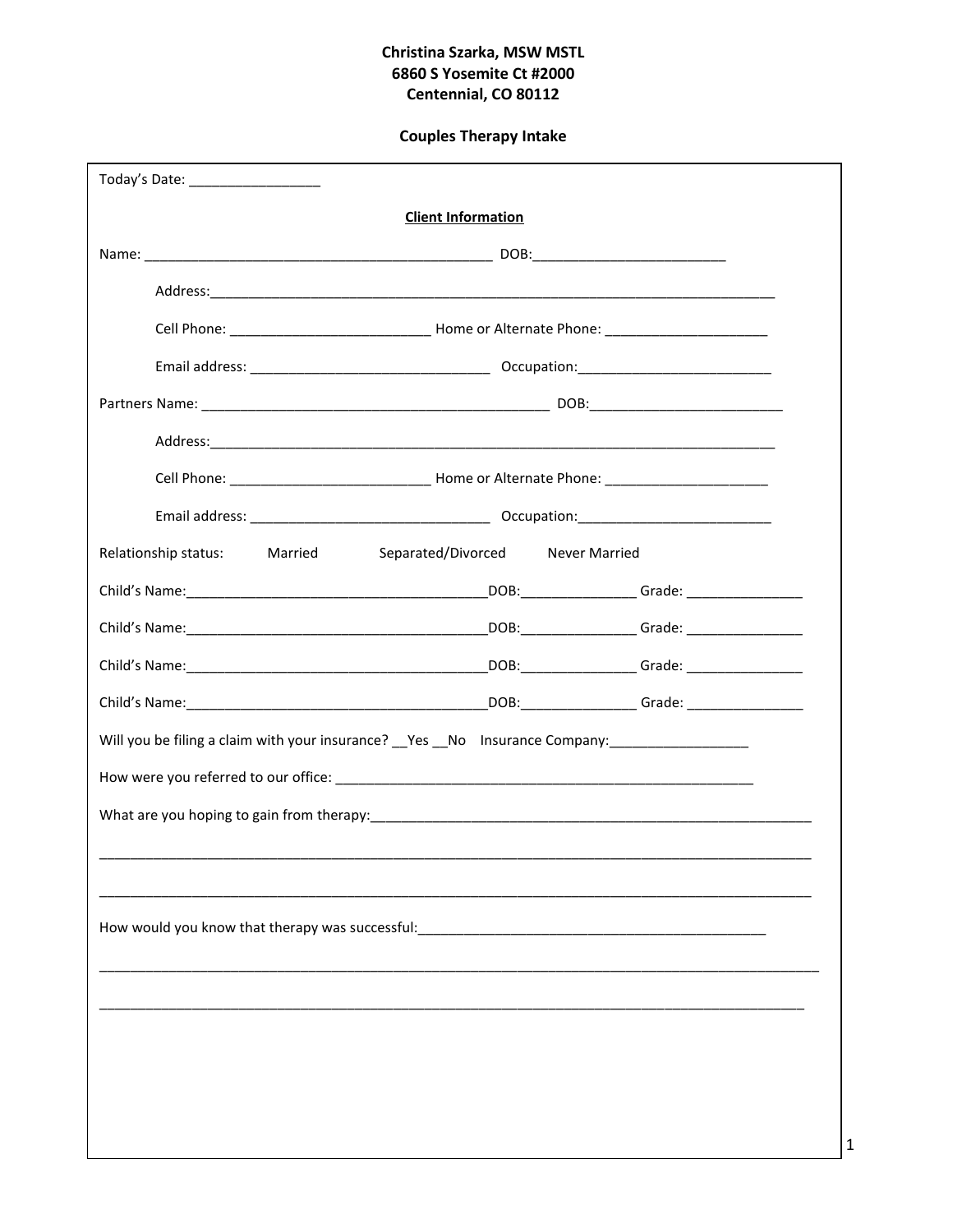# **Patient/Family Assessment**

In filling out this form you are welcome to provide as much information as you would like. If you find a question that you desire to leave blank, you are welcome to do so for any reason. Your counselor will review this form and if they have any questions regarding your answers, she will follow up with you in session.

#### **Presenting Problem**

**\_\_\_\_\_\_\_\_\_\_\_\_\_\_\_\_\_\_\_\_\_\_\_\_\_\_\_\_\_\_\_\_\_\_\_\_\_\_\_\_\_\_\_\_\_\_\_\_\_\_\_\_\_\_\_\_\_\_\_\_\_\_\_\_\_\_\_\_\_\_\_\_\_\_\_\_\_\_\_\_\_\_\_\_\_\_\_\_\_\_**

**\_\_\_\_\_\_\_\_\_\_\_\_\_\_\_\_\_\_\_\_\_\_\_\_\_\_\_\_\_\_\_\_\_\_\_\_\_\_\_\_\_\_\_\_\_\_\_\_\_\_\_\_\_\_\_\_\_\_\_\_\_\_\_\_\_\_\_\_\_\_\_\_\_\_\_\_\_\_\_\_\_\_\_\_\_\_\_\_\_**

**\_\_\_\_\_\_\_\_\_\_\_\_\_\_\_\_\_\_\_\_\_\_\_\_\_\_\_\_\_\_\_\_\_\_\_\_\_\_\_\_\_\_\_\_\_\_\_\_\_\_\_\_\_\_\_\_\_\_\_\_\_\_\_\_\_\_\_\_\_\_\_\_\_\_\_\_\_\_\_\_\_\_\_\_\_\_\_\_\_**

**\_\_\_\_\_\_\_\_\_\_\_\_\_\_\_\_\_\_\_\_\_\_\_\_\_\_\_\_\_\_\_\_\_\_\_\_\_\_\_\_\_\_\_\_\_\_\_\_\_\_\_\_\_\_\_\_\_\_\_\_\_\_\_\_\_\_\_\_\_\_\_\_\_\_\_\_\_\_\_\_\_\_\_\_\_\_\_\_\_\_**

**\_\_\_\_\_\_\_\_\_\_\_\_\_\_\_\_\_\_\_\_\_\_\_\_\_\_\_\_\_\_\_\_\_\_\_\_\_\_\_\_\_\_\_\_\_\_\_\_\_\_\_\_\_\_\_\_\_\_\_\_\_\_\_\_\_\_\_\_\_\_\_\_\_\_\_\_\_\_\_\_\_\_\_\_\_\_\_\_\_\_**

**\_\_\_\_\_\_\_\_\_\_\_\_\_\_\_\_\_\_\_\_\_\_\_\_\_\_\_\_\_\_\_\_\_\_\_\_\_\_\_\_\_\_\_\_\_\_\_\_\_\_\_\_\_\_\_\_\_\_\_\_\_\_\_\_\_\_\_\_\_\_\_\_\_\_\_\_\_\_\_\_\_\_\_\_\_\_\_\_\_\_**

**Briefly describe the reason(s) for seeking therapy and the issues that need to be addressed:**

#### **What do you think it would take to improve the situation?**

**\_\_\_\_\_\_\_\_\_\_\_\_\_\_\_\_\_\_\_\_\_\_\_\_\_\_\_\_\_\_\_\_\_\_\_\_\_\_\_\_\_\_\_\_\_\_\_\_\_\_\_\_\_\_\_\_\_\_\_\_\_\_\_\_\_\_\_\_\_\_\_\_\_\_\_\_\_\_\_\_\_\_\_\_\_\_\_\_\_\_**

**\_\_\_\_\_\_\_\_\_\_\_\_\_\_\_\_\_\_\_\_\_\_\_\_\_\_\_\_\_\_\_\_\_\_\_\_\_\_\_\_\_\_\_\_\_\_\_\_\_\_\_\_\_\_\_\_\_\_\_\_\_\_\_\_\_\_\_\_\_\_\_\_\_\_\_\_\_\_\_\_\_\_\_\_\_\_\_\_\_\_**

**\_\_\_\_\_\_\_\_\_\_\_\_\_\_\_\_\_\_\_\_\_\_\_\_\_\_\_\_\_\_\_\_\_\_\_\_\_\_\_\_\_\_\_\_\_\_\_\_\_\_\_\_\_\_\_\_\_\_\_\_\_\_\_\_\_\_\_\_\_\_\_\_\_\_\_\_\_\_\_\_\_\_\_\_\_\_\_\_\_\_\_**

**\_\_\_\_\_\_\_\_\_\_\_\_\_\_\_\_\_\_\_\_\_\_\_\_\_\_\_\_\_\_\_\_\_\_\_\_\_\_\_\_\_\_\_\_\_\_\_\_\_\_\_\_\_\_\_\_\_\_\_\_\_\_\_\_\_\_\_\_\_\_\_\_\_\_\_\_\_\_\_\_\_\_\_\_\_\_\_\_\_\_\_\_**

**\_\_\_\_\_\_\_\_\_\_\_\_\_\_\_\_\_\_\_\_\_\_\_\_\_\_\_\_\_\_\_\_\_\_\_\_\_\_\_\_\_\_\_\_\_\_\_\_\_\_\_\_\_\_\_\_\_\_\_\_\_\_\_\_\_\_\_\_\_\_\_\_\_\_\_\_\_\_\_\_\_\_\_\_\_\_\_\_\_\_\_**

**How have you tried to address the problem in the past? What have you tried and were the changes better worse?**

**\_\_\_\_\_\_\_\_\_\_\_\_\_\_\_\_\_\_\_\_\_\_\_\_\_\_\_\_\_\_\_\_\_\_\_\_\_\_\_\_\_\_\_\_\_\_\_\_\_\_\_\_\_\_\_\_\_\_\_\_\_\_\_\_\_\_\_\_\_\_\_\_\_\_\_\_\_\_\_\_\_\_\_\_\_\_\_\_\_\_\_\_\_**

**\_\_\_\_\_\_\_\_\_\_\_\_\_\_\_\_\_\_\_\_\_\_\_\_\_\_\_\_\_\_\_\_\_\_\_\_\_\_\_\_\_\_\_\_\_\_\_\_\_\_\_\_\_\_\_\_\_\_\_\_\_\_\_\_\_\_\_\_\_\_\_\_\_\_\_\_\_\_\_\_\_\_\_\_\_\_\_\_\_\_\_\_**

**\_\_\_\_\_\_\_\_\_\_\_\_\_\_\_\_\_\_\_\_\_\_\_\_\_\_\_\_\_\_\_\_\_\_\_\_\_\_\_\_\_\_\_\_\_\_\_\_\_\_\_\_\_\_\_\_\_\_\_\_\_\_\_\_\_\_\_\_\_\_\_\_\_\_\_\_\_\_\_\_\_\_\_\_\_\_\_\_\_\_\_\_\_\_**

**\_\_\_\_\_\_\_\_\_\_\_\_\_\_\_\_\_\_\_\_\_\_\_\_\_\_\_\_\_\_\_\_\_\_\_\_\_\_\_\_\_\_\_\_\_\_\_\_\_\_\_\_\_\_\_\_\_\_\_\_\_\_\_\_\_\_\_\_\_\_\_\_\_\_\_\_\_\_\_\_\_\_\_\_\_\_\_\_\_\_\_**

Are you court ordered to seek therapy? Yes or No

If yes please list agency, attorney, or probation officer's contact information/case #\_\_\_\_\_\_\_\_\_\_\_\_\_\_\_\_\_\_\_\_\_\_\_\_

Was a CFI or PRE report completed: Yes or No If yes, please provide a copy with the intake paperwork.

\_\_\_\_\_\_\_\_\_\_\_\_\_\_\_\_\_\_\_\_\_\_\_\_\_\_\_\_\_\_\_\_\_\_\_\_\_\_\_\_\_\_\_\_\_\_\_\_\_\_\_\_\_\_\_\_\_\_\_\_\_\_\_\_\_\_\_\_\_\_\_\_\_\_\_\_\_\_\_\_\_\_\_\_\_\_\_\_\_\_\_

Has there been a Parent Coordinator or Guardian Ad Litem appointed: Yes or No

If yes, please provide their contact details: \_\_\_\_\_\_\_\_\_\_\_\_\_\_\_\_\_\_\_\_\_\_\_\_\_\_\_\_\_\_\_\_\_\_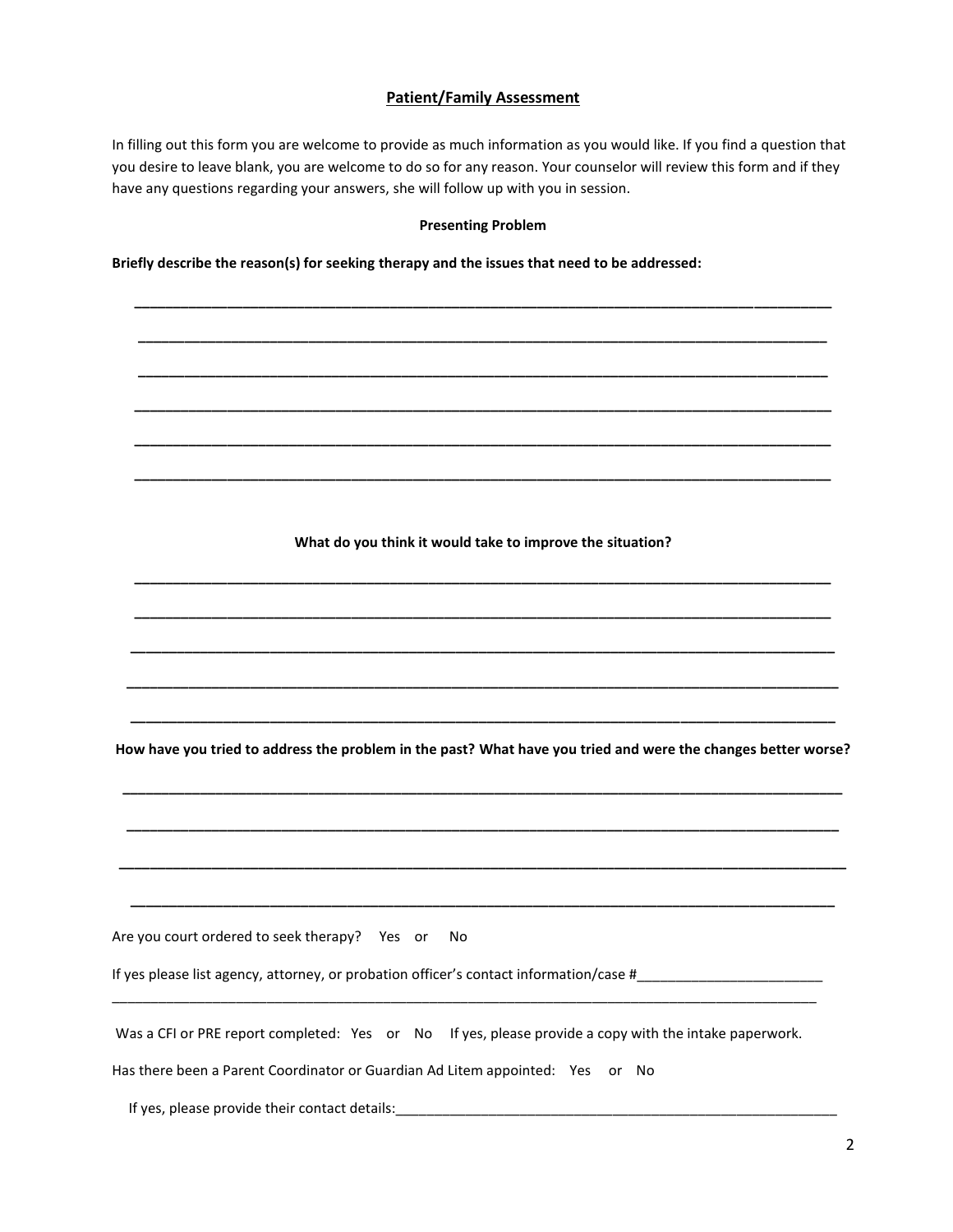# **Family Background**

| Name                                                                                                                                                                                                                           | Age                       | Gender                               | Relationship                                                                                                          | Lives with                         |
|--------------------------------------------------------------------------------------------------------------------------------------------------------------------------------------------------------------------------------|---------------------------|--------------------------------------|-----------------------------------------------------------------------------------------------------------------------|------------------------------------|
|                                                                                                                                                                                                                                |                           |                                      |                                                                                                                       | Y or N                             |
|                                                                                                                                                                                                                                |                           |                                      |                                                                                                                       | Y or N                             |
|                                                                                                                                                                                                                                |                           |                                      |                                                                                                                       | Y or N                             |
|                                                                                                                                                                                                                                |                           |                                      |                                                                                                                       | Y or N                             |
|                                                                                                                                                                                                                                |                           |                                      |                                                                                                                       |                                    |
| Are there cultural or religious beliefs that are important to be aware of?                                                                                                                                                     |                           |                                      |                                                                                                                       |                                    |
|                                                                                                                                                                                                                                |                           |                                      |                                                                                                                       |                                    |
| Yes or No If yes, please explain: No and the state of the state of the state of the state of the state of the state of the state of the state of the state of the state of the state of the state of the state of the state of |                           |                                      |                                                                                                                       |                                    |
| Please circle any past, present, or impending problems/stressors in the family:                                                                                                                                                |                           |                                      |                                                                                                                       |                                    |
| Physical / Sexual abuse                                                                                                                                                                                                        | Isolation                 | Deaths                               | Financial/unemployment                                                                                                | Frequent relocations               |
| Legal issues<br>Divorce                                                                                                                                                                                                        |                           | <b>Emotional/Behavioral Concerns</b> | <b>Health Concerns</b>                                                                                                | Alcohol/Drug Addictions            |
| <b>Eating Disorders</b>                                                                                                                                                                                                        | Suicide Attempts/Ideation |                                      | <b>Learning Disabilities</b>                                                                                          | High Conflict family relationships |
|                                                                                                                                                                                                                                |                           |                                      |                                                                                                                       |                                    |
| Please describe:                                                                                                                                                                                                               |                           |                                      |                                                                                                                       |                                    |
|                                                                                                                                                                                                                                |                           |                                      |                                                                                                                       |                                    |
|                                                                                                                                                                                                                                |                           |                                      |                                                                                                                       |                                    |
|                                                                                                                                                                                                                                |                           |                                      |                                                                                                                       |                                    |
|                                                                                                                                                                                                                                |                           |                                      |                                                                                                                       |                                    |
|                                                                                                                                                                                                                                |                           | <b>Medical History</b>               |                                                                                                                       |                                    |
| Please list any medical problems or physical handicaps of family members: (e.g., headaches, dyslexia, diabetes,                                                                                                                |                           |                                      |                                                                                                                       |                                    |
| Has anyone in the family currently (or in the past) used any type of drugs, tobacco or alcohol? Yes or No                                                                                                                      |                           |                                      | <u> 1989 - Johann Stoff, deutscher Stoff, der Stoff, der Stoff, der Stoff, der Stoff, der Stoff, der Stoff, der S</u> |                                    |
|                                                                                                                                                                                                                                |                           |                                      |                                                                                                                       |                                    |
|                                                                                                                                                                                                                                |                           |                                      |                                                                                                                       |                                    |

\_\_\_\_\_\_\_\_\_\_\_\_\_\_\_\_\_\_\_\_\_\_\_\_\_\_\_\_\_\_\_\_\_\_\_\_\_\_\_\_\_\_\_\_\_\_\_\_\_\_\_\_\_\_\_\_\_\_\_\_\_\_\_\_\_\_\_\_\_\_\_\_\_\_\_\_\_\_\_\_\_\_\_\_\_\_\_\_\_\_\_\_\_\_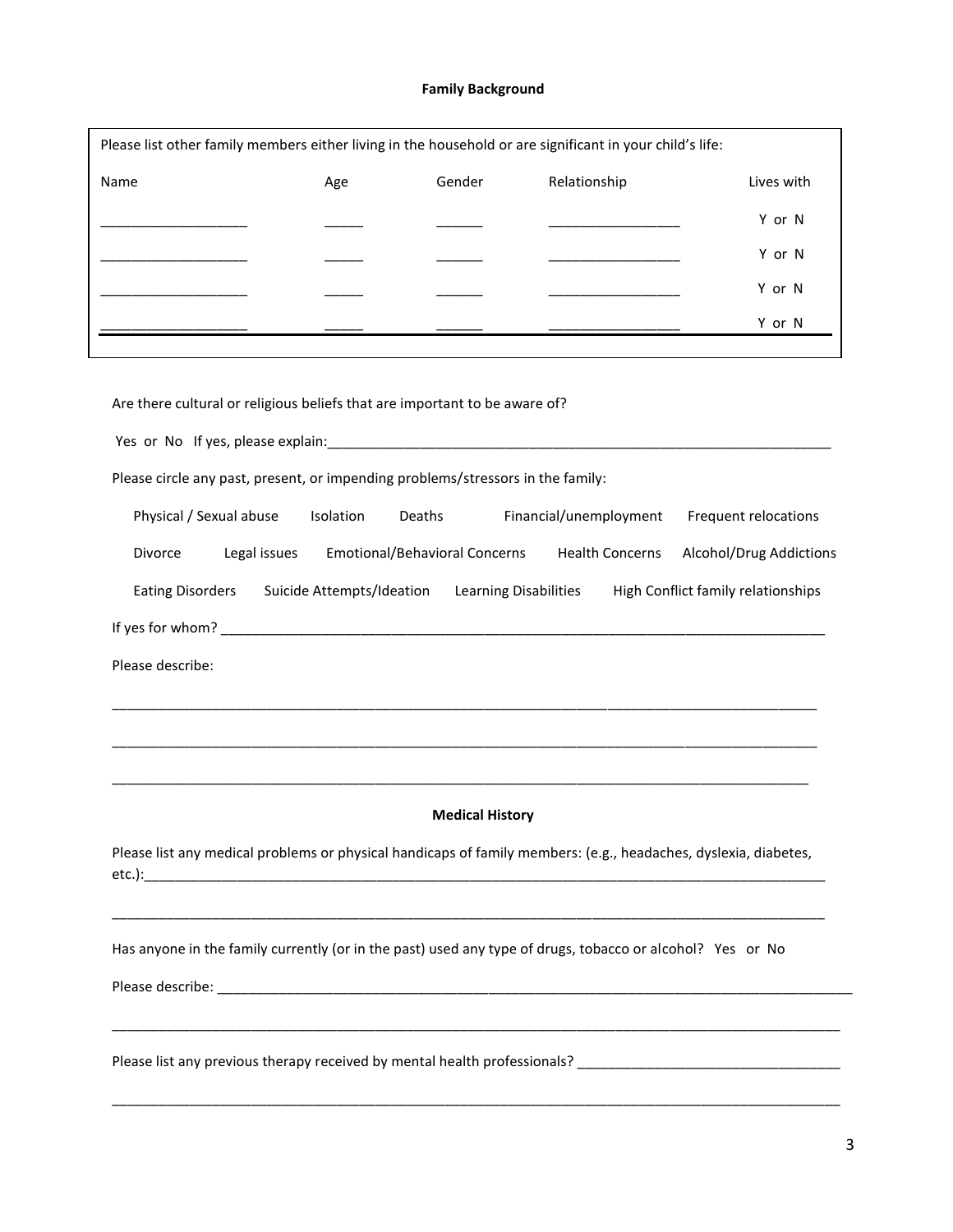Has anyone in the family ever been hospitalized for psychiatric reasons? Yes or No

If yes, please specify the details: \_\_\_\_\_\_\_\_\_\_\_\_\_\_\_\_\_\_\_\_\_\_\_\_\_\_\_\_\_\_\_\_\_\_\_\_\_\_\_\_\_\_\_\_\_\_\_\_\_\_\_\_\_\_\_\_\_\_\_\_\_

Has anyone in your family experienced any significant stressors or traumatic event? Yes or No

If yes, when? \_\_\_\_\_\_\_\_\_\_\_\_\_\_\_\_\_\_\_\_\_\_\_\_\_\_ Nature of experience: \_\_\_\_\_\_\_\_\_\_\_\_\_\_\_\_\_\_\_\_\_\_\_\_\_\_\_\_\_

\_\_\_\_\_\_\_\_\_\_\_\_\_\_\_\_\_\_\_\_\_\_\_\_\_\_\_\_\_\_\_\_\_\_\_\_\_\_\_\_\_\_\_\_\_\_\_\_\_\_\_\_\_\_\_\_\_\_\_\_\_\_\_\_\_\_\_\_\_\_\_\_\_\_\_\_\_\_\_\_\_\_\_\_\_\_\_\_

Please check the symptoms that anyone in the family is currently experiencing. Please indicate which family member you are referring, as well as duration, and severity

\_\_\_\_\_\_\_\_\_\_\_\_\_\_\_\_\_\_\_\_\_\_\_\_\_\_\_\_\_\_\_\_\_\_\_\_\_\_\_\_\_\_\_\_\_\_\_\_\_\_\_\_\_\_\_\_\_\_\_\_\_\_\_\_\_\_\_\_\_\_\_\_\_\_\_\_\_\_\_\_\_\_\_\_\_

\_\_\_\_\_\_\_\_\_\_\_\_\_\_\_\_\_\_\_\_\_\_\_\_\_\_\_\_\_\_\_\_\_\_\_\_\_\_\_\_\_\_\_\_\_\_\_\_\_\_\_\_\_\_\_\_\_\_\_\_\_\_\_\_\_\_\_\_\_\_\_\_\_\_\_\_\_\_\_\_\_\_\_\_\_

| <b>Symptom</b>                        | <b>Name</b> | <b>How Long</b> | <b>Severity</b>         |
|---------------------------------------|-------------|-----------------|-------------------------|
|                                       |             |                 | Moderate Severe<br>Mild |
| <b>Sadness / Depression</b>           |             |                 |                         |
| <b>Suicidal Thoughts</b>              |             |                 |                         |
| <b>Sleep Problems</b>                 |             |                 |                         |
| <b>Changes in Appetite</b>            |             |                 |                         |
| <b>Inability to Concentrate</b>       |             |                 |                         |
| <b>Obsessive Thoughts</b>             |             |                 |                         |
| <b>Anxiety / Tension</b>              |             |                 |                         |
| <b>Panic Attacks</b>                  |             |                 |                         |
| <b>Memory Problems</b>                |             |                 |                         |
| <b>Impulsive Behaviors</b>            |             |                 |                         |
| <b>Anger or Violence</b><br>outbursts |             |                 |                         |
| <b>Social Isolation</b>               |             |                 |                         |
| <b>Strange Thoughts</b>               |             |                 |                         |
| Stomach aches /<br><b>Headaches</b>   |             |                 |                         |
| <b>Compulsive Behavior</b>            |             |                 |                         |
| <b>Phobias</b>                        |             |                 |                         |
| Other                                 |             |                 |                         |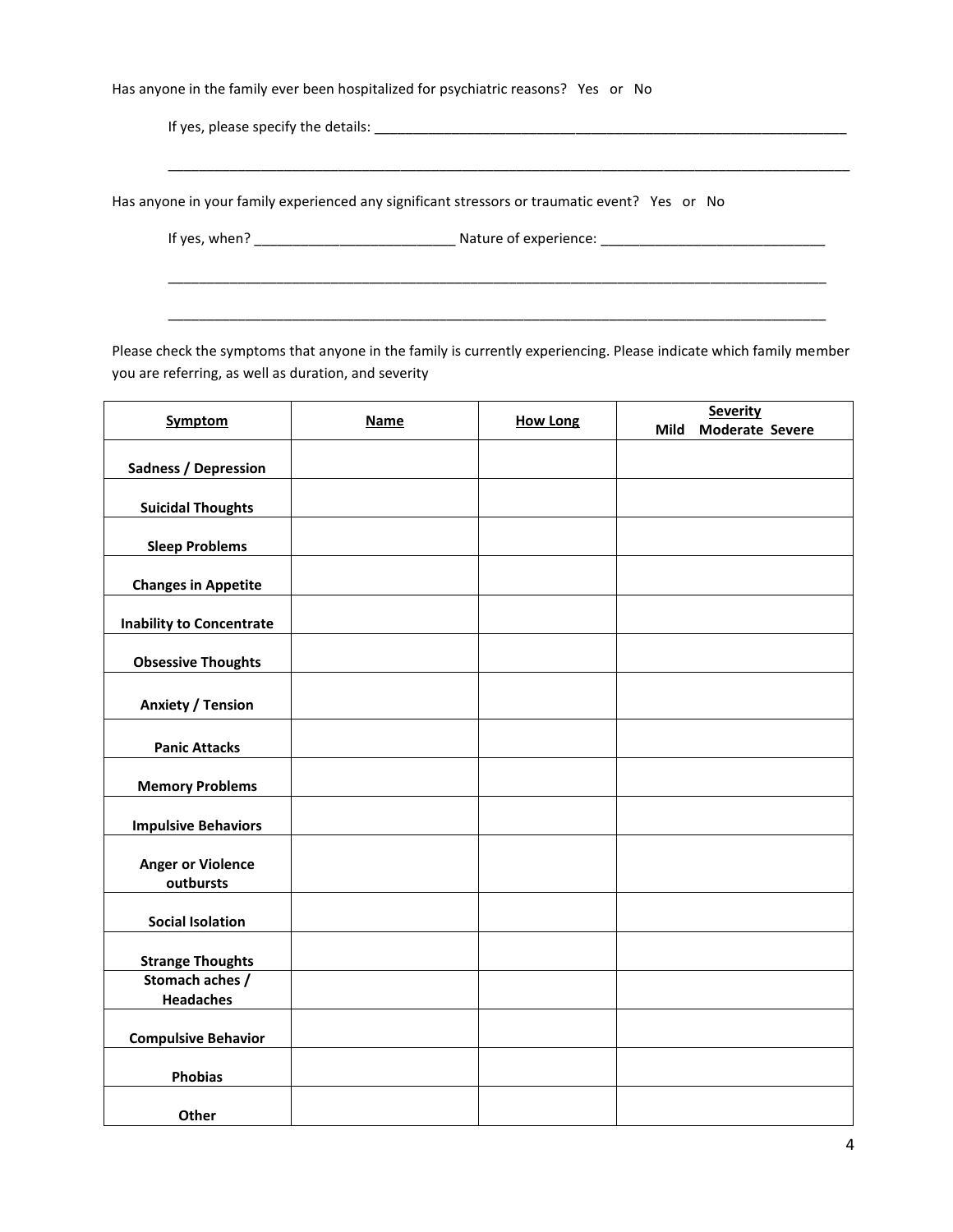# Parental Estrangement / Reunification Cases / Court ordered Divorce Cases ONLY

| Has your child(ren) ever witnessed the police being called? If so what were the circumstances?________________        |
|-----------------------------------------------------------------------------------------------------------------------|
|                                                                                                                       |
|                                                                                                                       |
| ,我们就会在这里的人,我们就会在这里的人,我们就会在这里,我们就会在这里,我们就会在这里,我们就会在这里,我们就会在这里,我们就会在这里,我们就会在这里,我们就                                      |
| <u> 1989 - Johann Harry Harry Harry Harry Harry Harry Harry Harry Harry Harry Harry Harry Harry Harry Harry Harry</u> |
| Do you feel that you have contributed to the conflict in the relationship with the child(rens) other parent? If so,   |
|                                                                                                                       |
| What do you hope will change through reunification/reintegration therapy?                                             |
|                                                                                                                       |
|                                                                                                                       |
|                                                                                                                       |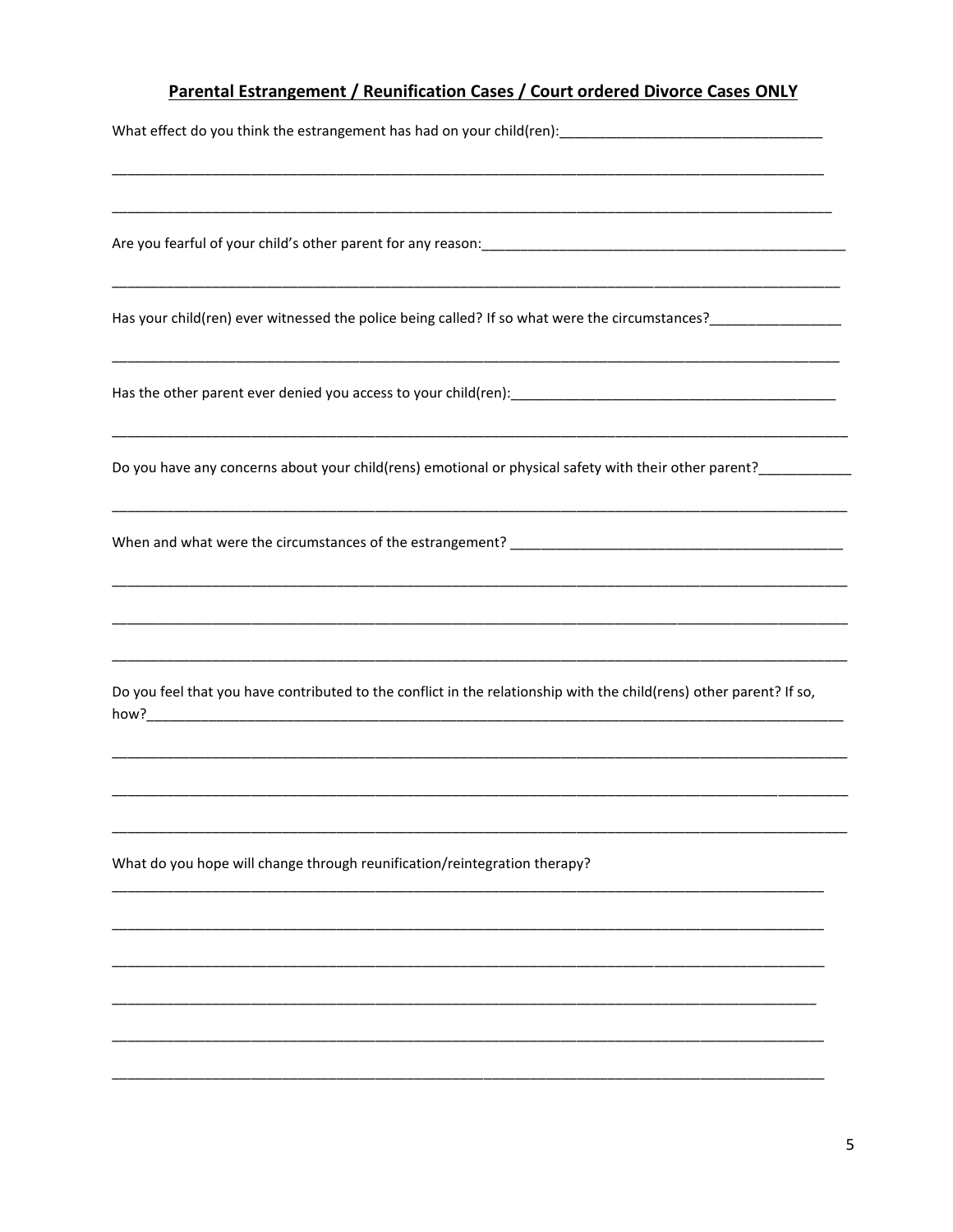# **Permission for Treatment**

In presenting my family for diagnosis and treatment, I voluntarily consent to the rendering of counseling services provided by Christina Szarka, MSW MSTL. I acknowledge no guarantees have been made to me as to the effect of treatment on his/her condition. I acknowledge that I am responsible for payment of all charges including any charges not reimbursed by insurance in connection with care and treatment. I have read this statement and acknowledge that I understand it.

\_\_\_\_\_\_\_\_\_\_\_\_\_\_\_\_\_\_\_\_\_\_\_\_\_\_\_\_\_\_\_\_\_\_\_\_\_\_\_\_\_\_\_ \_\_\_\_\_\_\_\_\_\_\_\_\_\_\_\_\_\_\_\_\_\_\_\_\_\_\_\_\_

\_\_\_\_\_\_\_\_\_\_\_\_\_\_\_\_\_\_\_\_\_\_\_\_\_\_\_\_\_\_\_\_\_\_\_\_\_\_\_\_\_\_\_ \_\_\_\_\_\_\_\_\_\_\_\_\_\_\_\_\_\_\_\_\_\_\_\_\_\_\_\_\_

Parent Name Date

Parent Signature

\_\_\_\_\_\_\_\_\_\_\_\_\_\_\_\_\_\_\_\_\_\_\_\_\_\_\_\_\_\_\_\_\_\_\_\_\_\_\_\_\_\_\_

\_\_\_\_\_\_\_\_\_\_\_\_\_\_\_\_\_\_\_\_\_\_\_\_\_\_\_\_\_\_\_\_\_\_\_\_\_\_\_\_\_\_\_

Parent Name Date

Parent Signature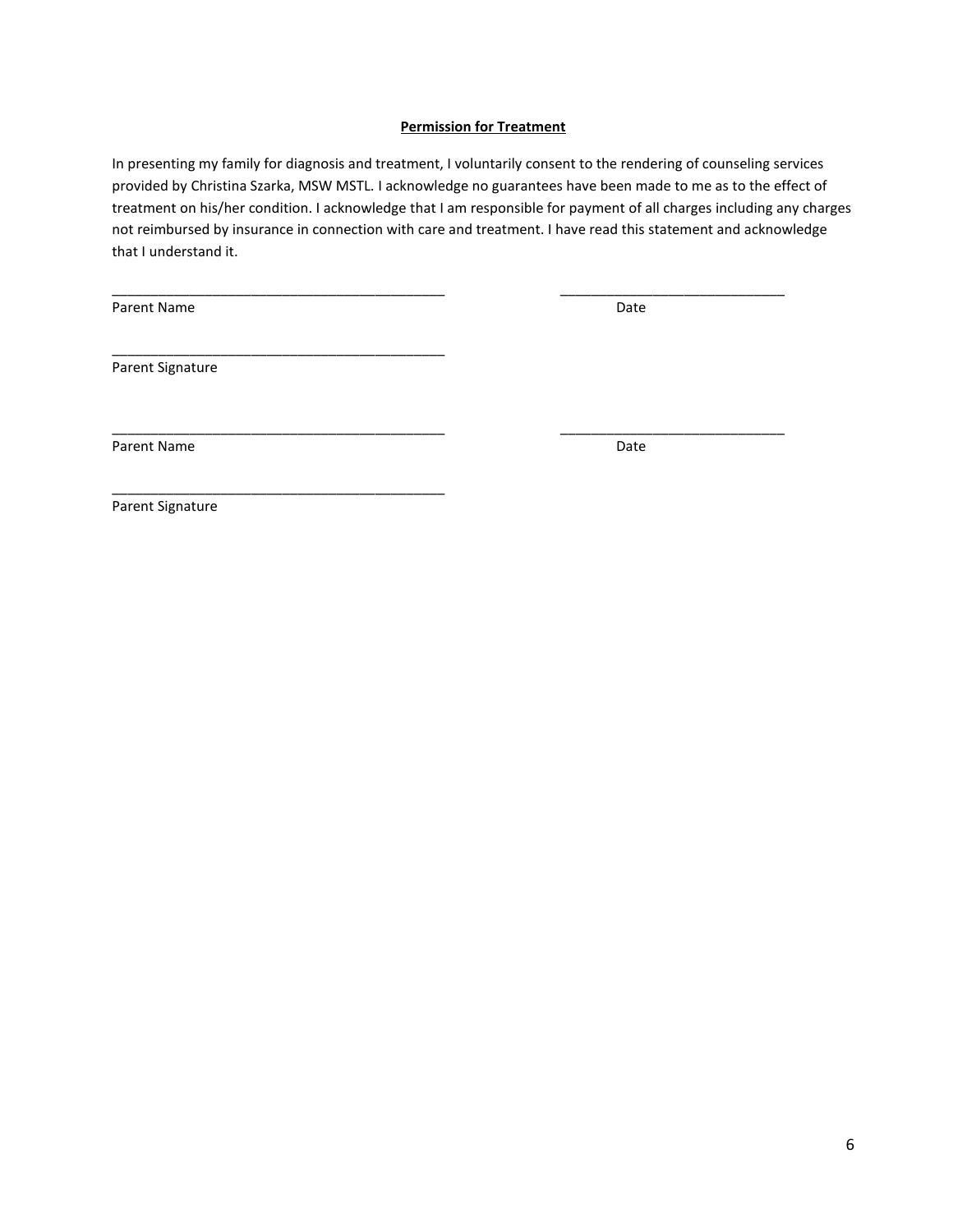# **Christina Szarka, MSW MSTL 6860 S Yosemite Ct #2000 Centennial, CO 80112**

# **COLORADO NOTICE FORM OF HIPAA LEGISLATION**

#### **Notice of Psychotherapist's Policies and Practices to Protect the Privacy of Your Health Information**

THIS NOTICE DESCRIBES HOW PSYCHOLOGICAL AND MEDICAL INFORMATION ABOUT YOU MAY BE USED AND DISCLOSED AND HOW YOU CAN GET ACCESS TO THIS INFORMATION. PLEASE REVIEW IT CAREFULLY.

#### **I. Uses and Disclosures for Treatment, Payment, and Health Care Operations**

Your counselor may use or disclose your protected health information (PHI), for treatment, payment, and health care operations purposes with your consent. To help clarify these terms, here are some definitions:

- "PHI" refers to information in your health record that could identify you.
- "Treatment, Payment, and Health Care Operations"

– Treatment is when your counselor provides, coordinates or manages your health care and other services related to your health care. An example of treatment would be when your counselor consults with another health care provider, such as your family physician or another psychotherapist.

– Payment is when you obtain reimbursement for your healthcare. Examples are if your counselor discloses your PHI to your health insurer for reimbursement for health care.

– Health Care Operations are activities that relate to the performance and operation of your counselor's practice. Examples of health care operations are quality assessment and improvement activities, business related matters such as audits, administrative services, case management, and care coordination.

- "Use" applies only to activities within your counselor's [office, clinic, practice group,etc.] such as sharing, employing, applying, utilizing, examining, and analyzing information that identifies you.
- "Disclosure" applies to activities outside of your counselor's [office, clinic, practice group, etc.] such as releasing, transferring, or providing access to information about you to other parties.

# **II. Uses and Disclosures Requiring Authorization**

Your counselor may use or disclose PHI for purposes outside of treatment, payment, or health care operations when your appropriate authorization is obtained. An "authorization" is written permission above and beyond the general consent that permits only specific disclosures. In those instances when your counselor is asked for information for purposes outside of treatment, payment or health care operations, your counselor will obtain an authorization from you before releasing this information. Your counselor will also need to obtain an authorization before releasing your notes. "Psychotherapy Notes" are notes your counselor has made about your conversation during a private, group, joint, or family counseling session, which your counselor has kept separate from the rest of your medical record. These notes are given a greater degree of protection than PHI. You may revoke all such authorizations (of PHI or Psychotherapy Notes) at any time, provided each revocation is in writing. You may not revoke an authorization to the extent that (1) your counselor has relied on that authorization; or (2) if the authorization was obtained as a condition of obtaining insurance coverage, law provides the insurer the right to contest the claim under the policy.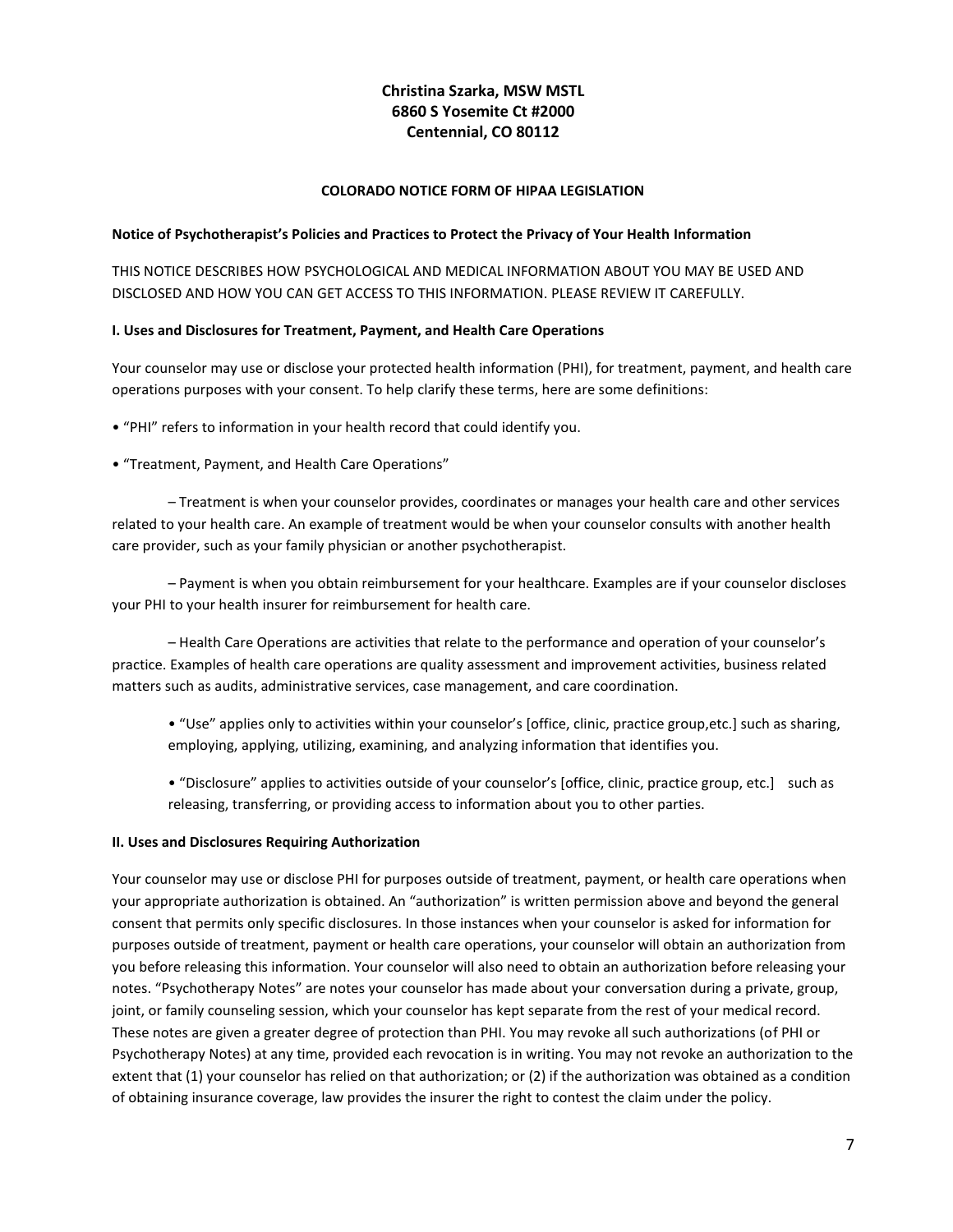#### **III. Uses and Disclosures with Neither Consent nor Authorization**

Your counselor may use or disclose PHI without your consent or authorization in the following circumstances:

• Child Abuse – If your counselor has reasonable cause to know or suspect that a child has been subjected to abuse or neglect, your counselor must immediately report this to the appropriate authorities.

• Adult and Domestic Abuse – If your counselor has reasonable cause to believe that an at-risk adult has been mistreated, self-neglected, or financially exploited and is at imminent risk of mistreatment, selfneglect, or financial exploitation, then your counselor must report this belief to the appropriate authorities.

• Health Oversight Activities – If the Grievance Board for Unlicensed Psychotherapists or an authorized professional review committee is reviewing my services, your counselor may disclose PHI to that board or committee.

• Judicial and Administrative Proceedings – If you are involved in a court proceeding and a request is made for information about your diagnosis and treatment or the records thereof, such information is privileged under state law, and your counselor will not release information without your written authorization or a court order. The privileged does not apply when you are being evaluated or a third party or where the evaluation is court ordered. You will be informed in advance if this is the case.

• Serious Threat to Health or Safety – If you communicate to your counselor a serious threat of imminent physical violence against a specific person or persons, your counselor has a duty to notify any person or persons specifically threatened, as well as a duty to notify an appropriate law enforcement agency or by taking other appropriate action. If your counselor believes that you are at imminent risk of inflicting serious harm on yourself, your counselor may disclose information necessary to protect you. In either case, your counselor may disclose information in order to initiate hospitalization.

#### **IV. Patient's Rights and Psychotherapist's Duties**

Patient's Rights:

• Right to Request Restrictions – You have the right to request restrictions on certain uses and disclosures of protected health information regarding you. However, your counselor is not required to agree to a restriction you request.

• Right to Receive Confidential Communications by Alternative Means and at Alternative Locations – You have the right to request and receive confidential communications of PHI by alternative means and at alternative locations. (For example, you may not want a family member to know that you are seeing your counselor. On your request, your counselor will send your bills to another address.)

• Right to Inspect and Copy – You have the right to inspect or obtain a copy (or both) of PHI in your counselor's mental health and billing records used to make decisions about you for as long as the PHI is maintained in the record. Your counselor may deny your access to PHI under certain circumstances, but in some cases you may have this decision reviewed. On your request, your counselor will discuss with you the details of the request and denial process.

• Right to Amend – You have the right to request an amendment of PHI for as long as the PHI is maintained in the record. Your counselor may deny your request. On your request, your counselor will discuss with you the details of the amendment process.

• Right to an Accounting – You generally have the right to receive an accounting of disclosures of PHI. On your request, your counselor will discuss with you the details of the accounting process.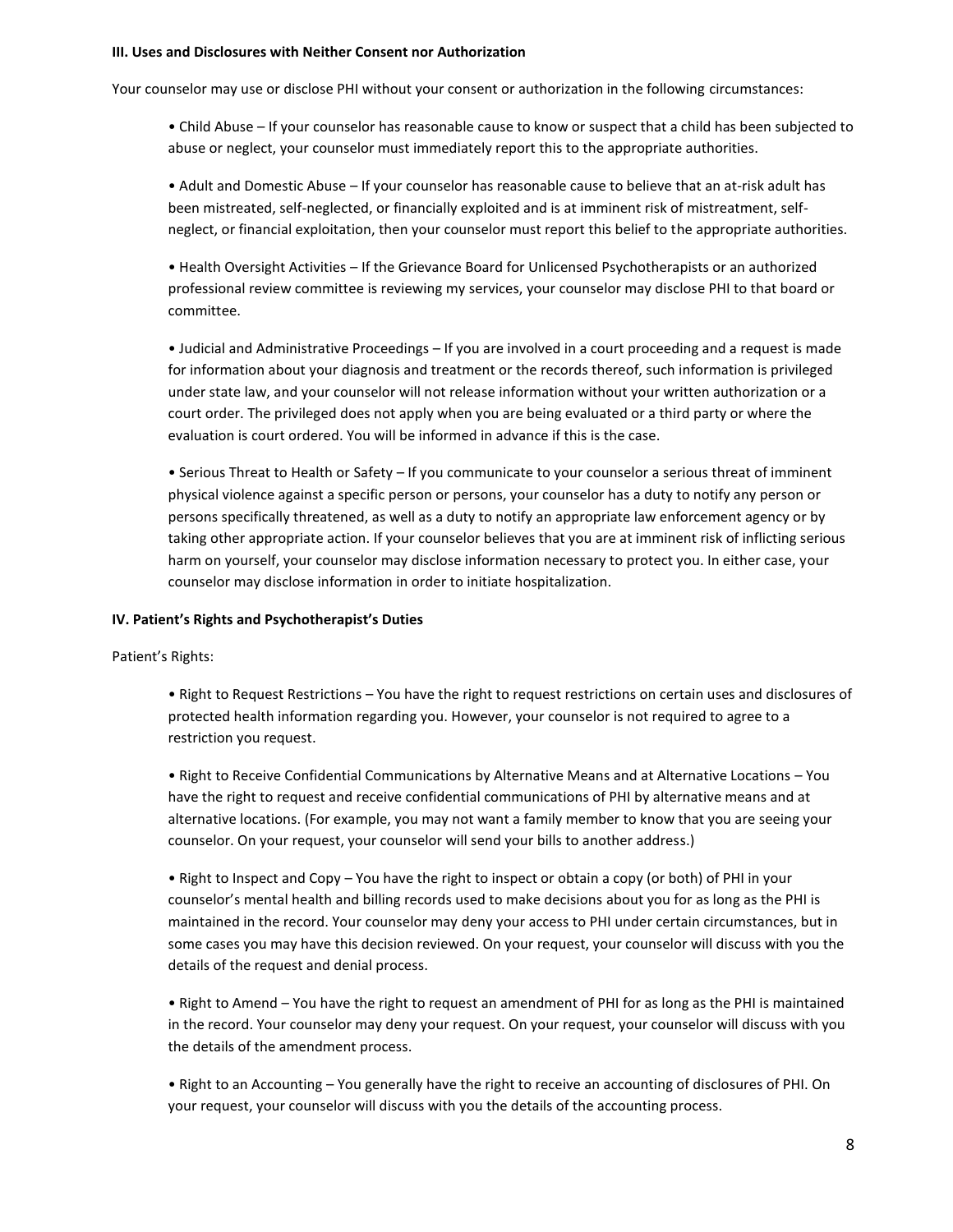• Right to a Paper Copy – You have the right to obtain a paper copy of the notice from me upon request, even if you have agreed to receive the notice electronically.

•You are entitled to receive information from your counselor regarding the methods of therapy, the techniques used, the duration of therapy (if known), and fee structure.

•You are entitled to seek a second opinion from another therapist or terminate therapy at any time.

Psychotherapist's Duties:

• Your counselor is required by law to maintain the privacy of PHI and to provide you with a notice of his or her legal duties and privacy practices with respect to PHI.

• Your counselor reserves the right to change the privacy policies and practices described in this notice. Unless your counselor notifies you of such changes, however, your counselor is required to abide by the terms currently in effect.

• If Christina Szarka revises her policies and procedures, she will notify you by mail.

# **V. Questions and Complaints**

If you have questions about this notice, disagree with a decision your counselor makes about access to your records, or have other concerns about your privacy rights, you are encouraged to discuss this with your counselor prior to your first session. If you believe that your privacy rights have been violated and wish to file a complaint, you may send your written complaint to: Christina Szarka 6860 S. Yosemite Ct #2000 Centennial, CO 80112. You may also send a written complaint to the Colorado Department of Regulatory Agencies, 1560 Broadway, Suite 1350, Denver, Colorado 80202. You have specific rights under the Privacy Rule.

# **IV. Effective Date, Restrictions, and Changes to Privacy Policy**

This notice will go into effect on the date you sign this notice. Integrated Health Center, LLC reserves the right to change the terms of this notice and to make the new notice provisions effective for all PHI that your counselor maintains. Christina Szarka, MSW will provide you with a revised notice by mail within ten business days prior to changes.

# **VII. Client Signature**

I have read the above terms and understand them as stated. I have been informed of my therapist's policies and practices to protect the privacy of my health information.

| Client Name (Printed)    | Signature | Date |
|--------------------------|-----------|------|
| Therapist Name (Printed) | Signature | Date |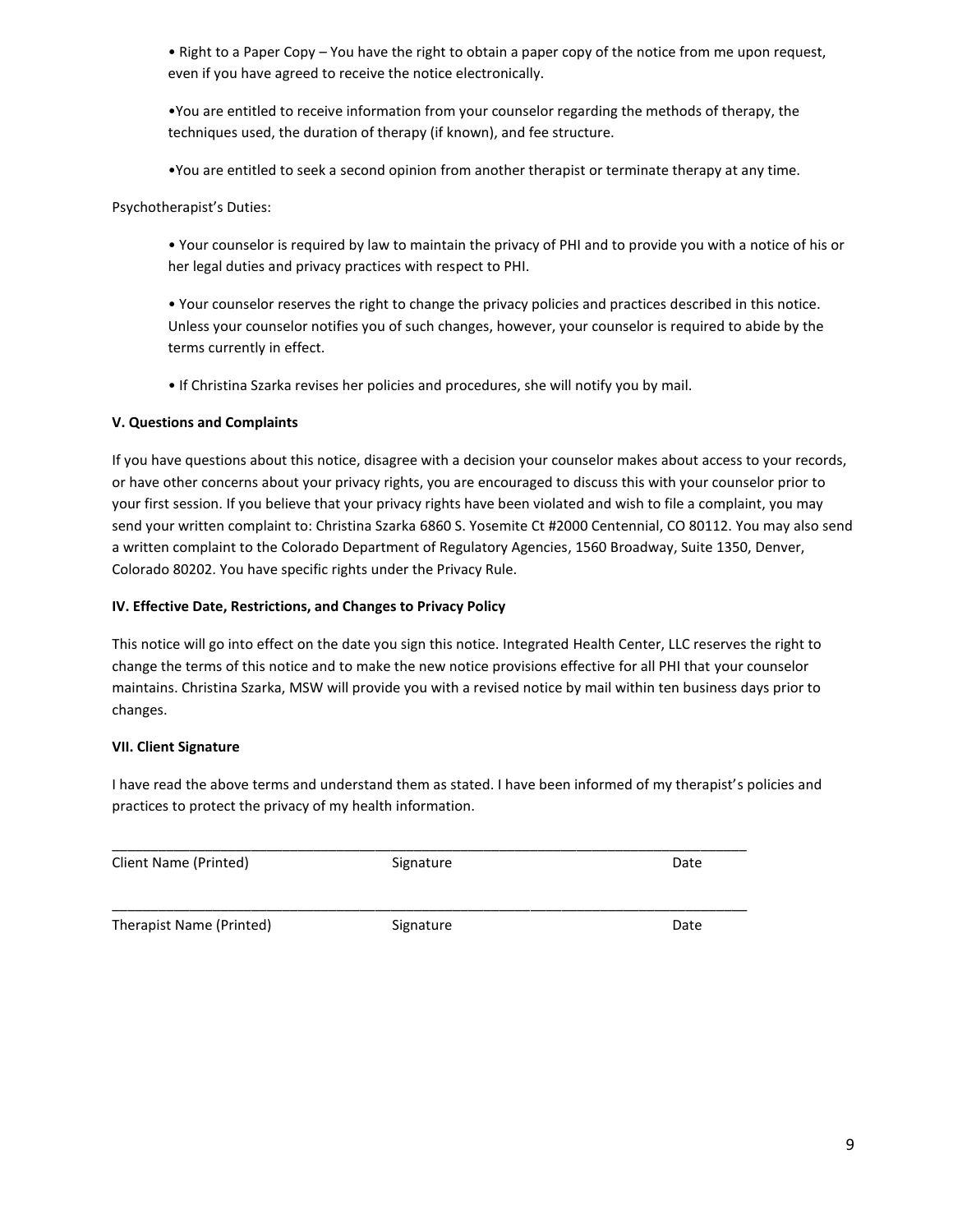# **Christina Szarka, MSW MSTL 6860 S Yosemite Ct #2000 Centennial, CO 80112**

# **AGREEMENT FOR SERVICE / INFORMED CONSENT**

This Agreement is intended to provide the state of the state of the state (herein "Patient") with important information regarding the practices, policies and procedures of Christina Szarka, MSW MSTL (herein "Therapist") and to clarify the terms of the professional therapeutic relationship between Therapist and Patient. Any questions or concerns regarding the contents of this Agreement should be discussed with Therapist prior to signing it.

# **Risks and Benefits of Therapy**

Psychotherapy is a process in which Therapist and Patient discuss a myriad of issues, events, experiences and memories for the purpose of creating positive change. Progress and success may vary depending upon the particular problems or issues being addressed, as well as many other factors.

Participating in therapy may result in a number of benefits to Patient, including, but not limited to, reduced stress and anxiety, a decrease in negative thoughts and self-sabotaging behaviors, improved interpersonal relationships, increased comfort in social, work, and family settings, increased capacity for intimacy, and increased self-confidence. Such benefits may also require substantial effort on the part of Patient, including an active participation in the therapeutic process, honesty, and a willingness to change feelings, thoughts and behaviors. There is no guarantee that therapy will yield any or all of the benefits listed above.

Participating in therapy may also involve some discomfort, including remembering and discussing unpleasant events, feelings and experiences. The process may evoke strong feelings of sadness, anger, fear, etc. There may be times in which Therapist will challenge Patient's perceptions and assumptions, and offer different perspectives. The issues presented by Patient may result in unintended outcomes, including changes in personal relationships. Patient should be aware that any decision on the status of his/her personal relationships is the responsibility of Patient.

During the therapeutic process, many patients find that they feel worse before they feel better. This is generally a normal course of events. Personal growth and change may be easy and swift at times, but may also be slow and frustrating. Patient should address any concerns he/she has regarding his/her progress in therapy with Therapist.

# **Professional Consultation**

Professional consultation is an important component of a healthy psychotherapy practice. As such, Therapist regularly participates in clinical, ethical, and legal consultation with appropriate professionals. During such consultations, Therapist will not reveal any personally identifying information regarding Patient.

# **Records and Record Keeping**

Therapist may take notes during session, and will also produce other notes and records regarding Patient's treatment. These notes constitute Therapist's clinical and business records, which by law, Therapist is required to maintain. Such records are the sole property of Therapist. Therapist will not alter his/her normal record keeping process at the request of any patient. Should Patient request a copy of Therapist's records, such a request must be made in writing. Therapist reserves the right, under Colorado law, to provide Patient with a treatment summary in lieu of actual records. Therapist also reserves the right to refuse to produce a copy of the record under certain circumstances, but may, as requested, provide a copy of the record to another treating health care provider. Therapist will maintain Patient's records for ten years following termination of therapy. However, after ten years, Patient's records will be destroyed in a manner that preserves Patient's confidentiality.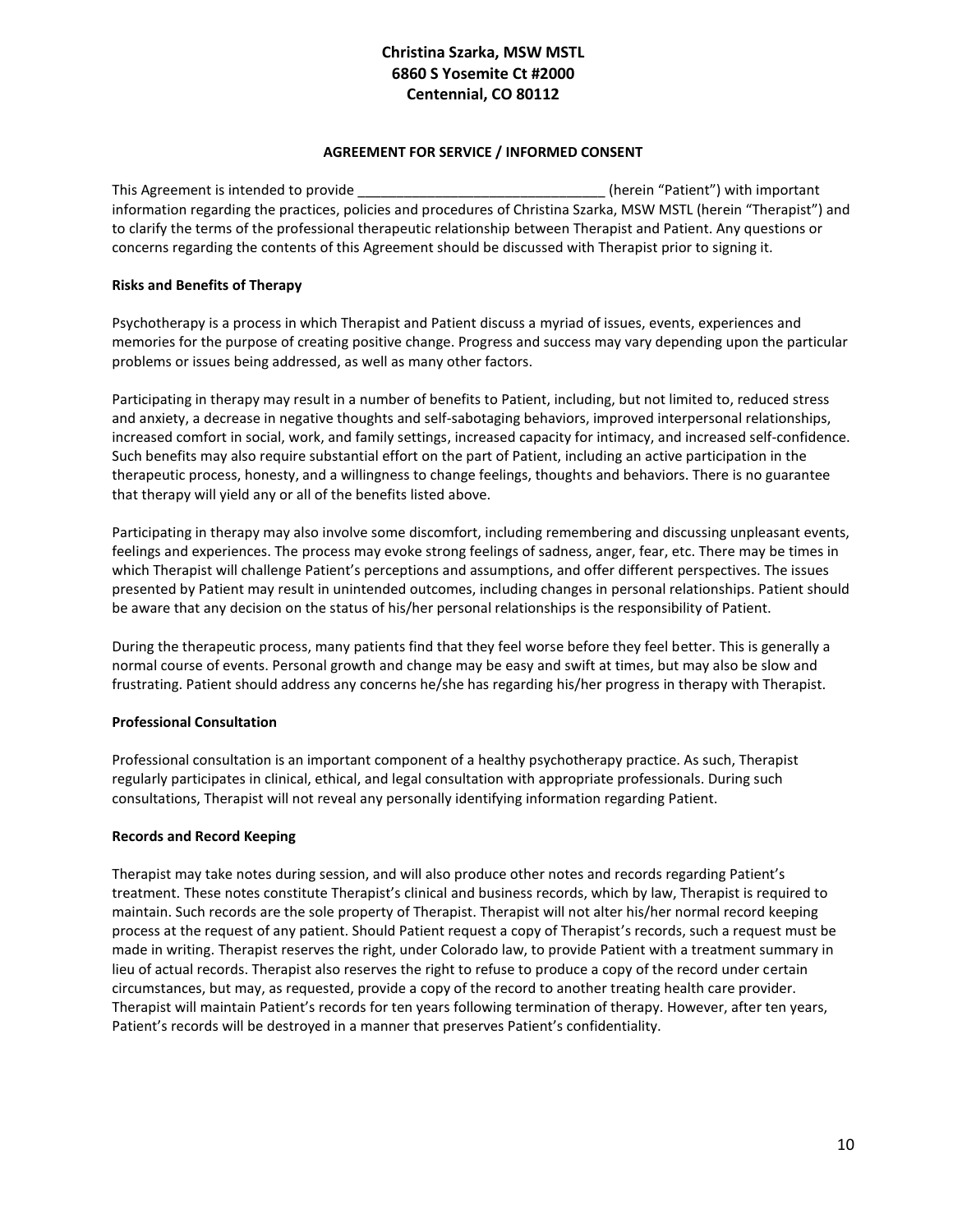### **Confidentiality**

The information disclosed by Patient is generally confidential and will not be released to any third party without written authorization from Patient, except where required or permitted by law. Exceptions to confidentiality, include, but are not limited to, reporting child, elder and dependent adult abuse, when a patient makes a serious threat of violence towards a reasonably identifiable victim, or when a patient is dangerous to him/herself or the person or property of another.

#### **Patient Litigation**

Therapist will not voluntarily participate in any litigation, or custody dispute in which Patient and another individual, or entity, are parties. Therapist will generally not provide records or testimony unless compelled to do so. Should Therapist be subpoenaed, or ordered by a court of law, to appear as a witness in an action involving Patient, Patient agrees to reimburse Therapist for any time spent for preparation, travel, or other time in which Therapist has made him/herself available for such an appearance at Therapist's usual and customary hourly rate of \$100 per hour.

#### **Psychotherapist-Patient Privilege**

The information disclosed by Patient, as well as any records created, is subject to the Psychotherapist-patient privilege. The psychotherapist-patient privilege results from the special relationship between Therapist and Patient in the eyes of the law. It is akin to the attorney-client privilege or the doctor-patient privilege. Typically, the patient is the holder of the psychotherapist-patient privilege. If Therapist received a subpoena for records, deposition testimony, or testimony in a court of law, Therapist will assert the psychotherapist-patient privilege on Patient's behalf until instructed, in writing, to do otherwise by Patient or Patient's representative. Patient should be aware that he/she might be waiving the psychotherapist-patient privilege if he/she makes his/her mental or emotional state an issue in a legal proceeding. Patient should address any concerns he/she might have regarding the psychotherapist-patient privilege with his/her attorney.

#### **Fee and Fee Arrangements**

The usual and customary fee for service is \$125per 50-minute session. At times, Therapist may suggest sessions of other lengths, and if accepted by Patient, the fee will be negotiated at that time. Patient will be notified of any fee adjustment in advance. In addition, this fee may be adjusted by contract with insurance companies, managed care organizations, or other third-party payors, or by agreement with Therapist. If Patient wishes to use insurance benefits, a separate insurance fee consent will outline the fees specific to the individual's plan. From time-to-time, Therapist may engage in telephone contact with Patient for purposes other than scheduling sessions. Patient is responsible for payment of the agreed up on fee (on a pro rata basis) for any telephone calls longer than ten minutes. In addition, from time-to-time, Therapist may engage in telephone contact with third parties at Patient's request and with Patient's advance written authorization. Patient is responsible for payment of the agreed upon fee (on a pro rata basis) for any telephone calls longer than ten minutes. Patients are expected to pay for services at the time services are rendered. Therapist accepts all major credit cards, checks, and cash. There is a \$35 returned check fee.

# **Cancellation Policy**

Patient is responsible for payment of the agreed upon fee for any missed session(s). Patient is also responsible for payment of the agreed upon fee for any session(s) for which Patient failed to give Therapist at least 24 hours notice of cancellation. Cancellation notice should be left on Therapist's voice mail at 303-991-2217.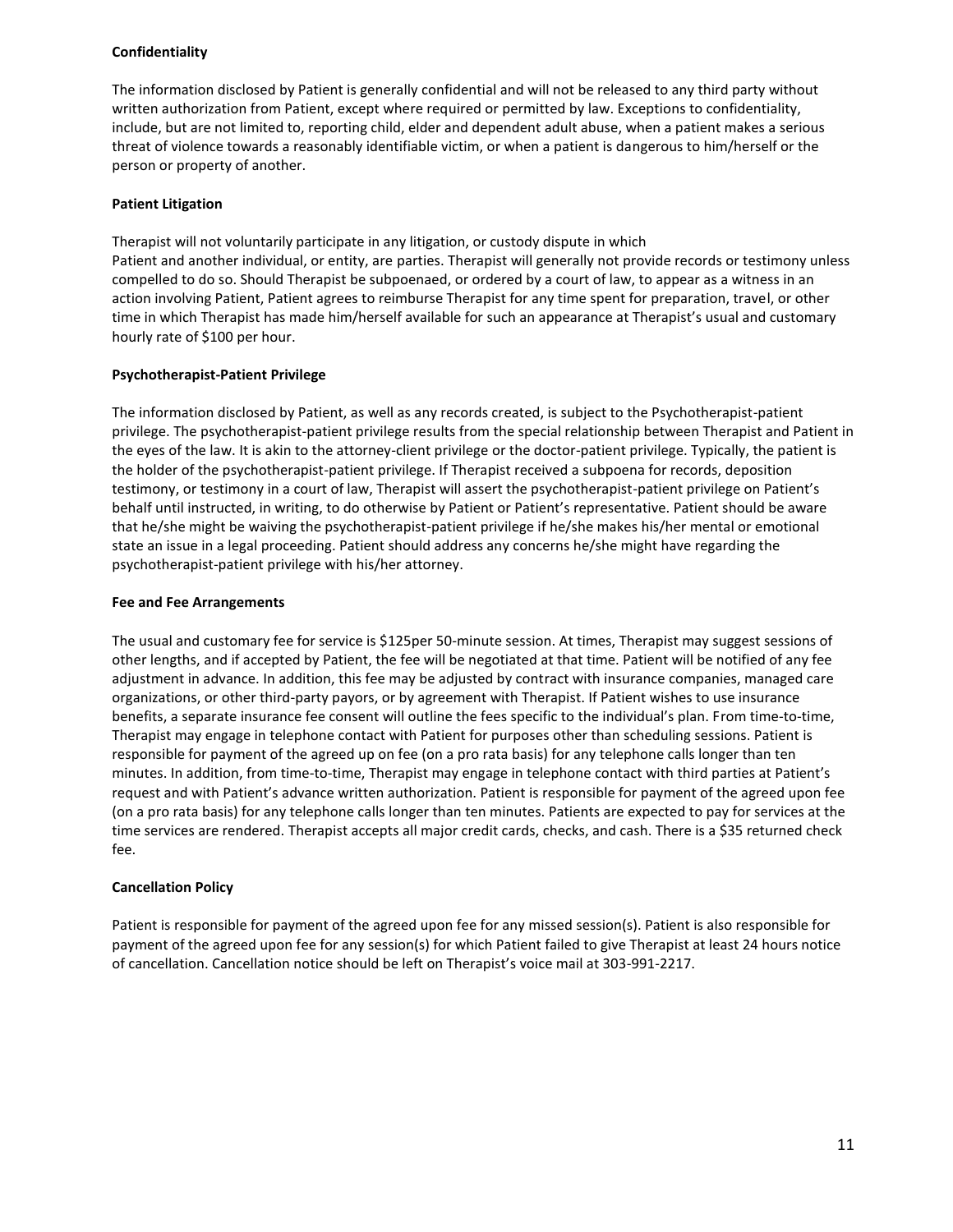### **Termination of Therapy**

Therapist reserves the right to terminate therapy at his/her discretion. Reasons for termination include, but are not limited to, untimely payment of fees, failure to comply with treatment recommendations, conflicts of interest, failure to participate in therapy, Patient needs are outside of Therapist's scope of competence or practice, or Patient is not making adequate progress in therapy. Patient has the right to terminate therapy at his/her discretion. Upon either party's decision to terminate therapy, Therapist will generally recommend that Patient participate in at least one, or possibly more, termination sessions. These sessions are intended to facilitate a positive termination experience. Therapist will also attempt to ensure a smooth transition to another therapist by offering referrals to Patient.

## **Therapist Availability**

Therapist has confidential voice mail that allows Patient to leave a message at any time. Therapist will make every effort to return calls within 24 hours (or by the next business day), but cannot guarantee the calls will be returned immediately. Therapist is unable to provide 24 -hour crisis service. In the event that Patient is feeling unsafe or requires immediate medical or psychiatric assistance, he/she should call 911 or their county crisis line or go to the nearest emergency room.

#### **Therapist Communications and Social Media**

Therapist may need to communicate with Patient in between sessions. Please review the following considerations, and indicate contact preferences below.

Email communication and text messaging is used only with Patient permission. If Patient chooses to communicate with Therapist by email, it should be with the understanding that all emails are retained in the logs of Patient's and Therapist's Internet service providers. While it is unlikely that someone will be looking at these logs, they are, in theory, available to be read by the system administrator(s) of the Internet service provider. If Patient chooses to use text messaging, it should be with the understanding that messages may be inadvertently seen by others, either by access to Patient's phone or via the preview window.

Emails or text messages Therapist receives from Patient and any responses may become a part of Patient's therapy record. Therapist does not accept friend or contact requests from current or former clients on any social networking site (Facebook, LinkedIn, etc). In addition, if it's discovered that an online relationship has inadvertently been established, that relationship will be cancelled. This is because these types of casual social contacts can jeopardize Patient confidentiality as well as the therapeutic relationship.

Phone:

| Preferred               | Okay to use               |
|-------------------------|---------------------------|
| Okay to leave voicemail | Do not use                |
| Okay to text            | Would like text reminders |

Email:\_\_\_\_\_\_\_\_\_\_\_\_\_\_\_\_\_\_\_\_\_\_\_\_\_\_\_\_\_\_\_\_\_\_\_\_\_

| Preferred                   | Okay to use                    |
|-----------------------------|--------------------------------|
| Email appointment reminders | Do not use                     |
|                             | Send billing notices via email |